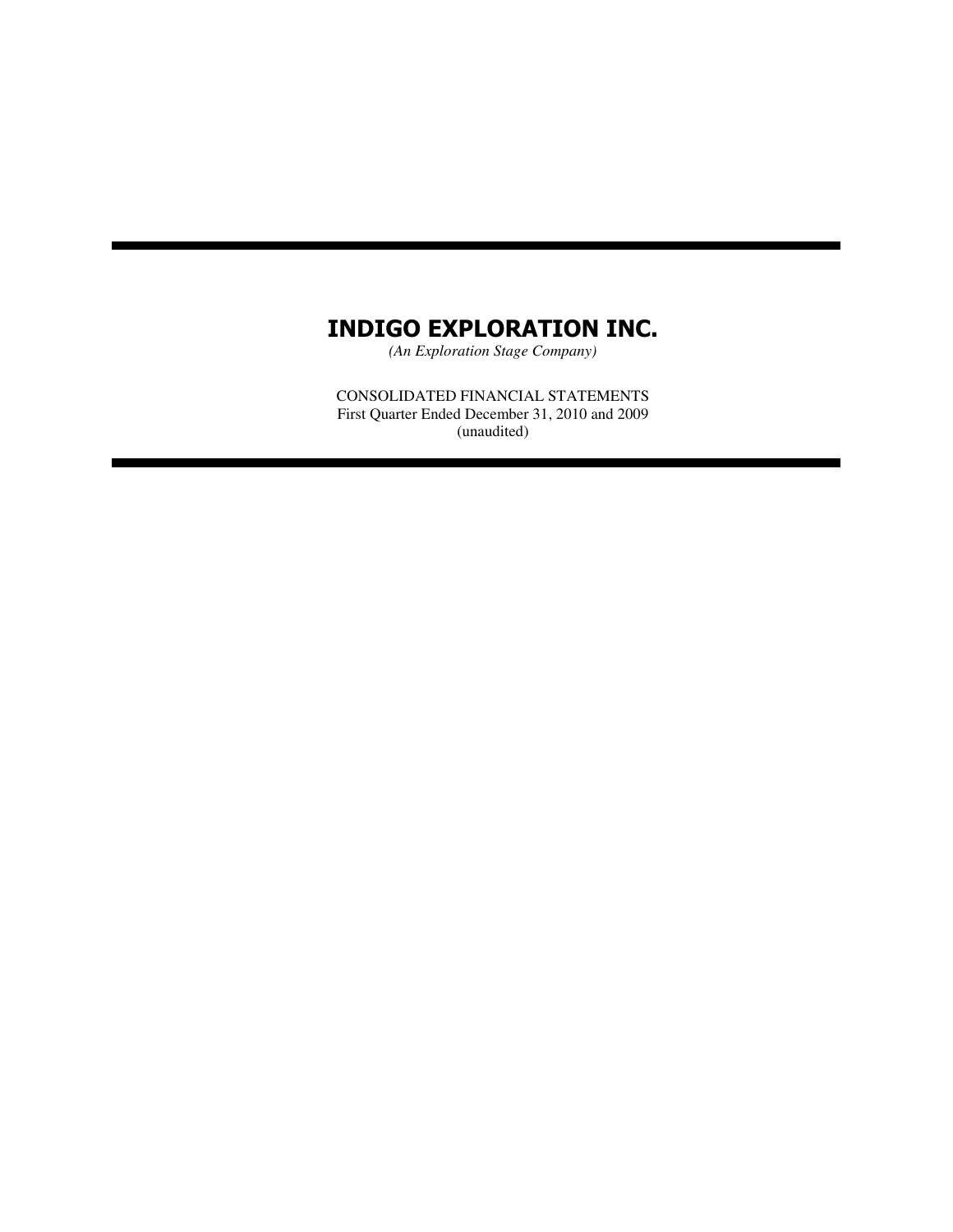#### **NOTICE OF NO AUDITOR REVIEW OF**

#### **INTERIM CONSOLIDATED FINANCIAL STATEMENTS**

The accompanying unaudited interim consolidated financial statements of the Company and all information contained in the first quarter 2011 report have been prepared by and are the responsibility of the Company's management.

The Audit Committee of the Board of Directors has reviewed the interim consolidated financial statements and related financial reporting matters.

The Company's independent auditor has not performed a review of these interim consolidated financial statements in accordance with standards established by the Canadian Institute of Chartered Accountants for a review of interim consolidated financial statements by an entity's auditor.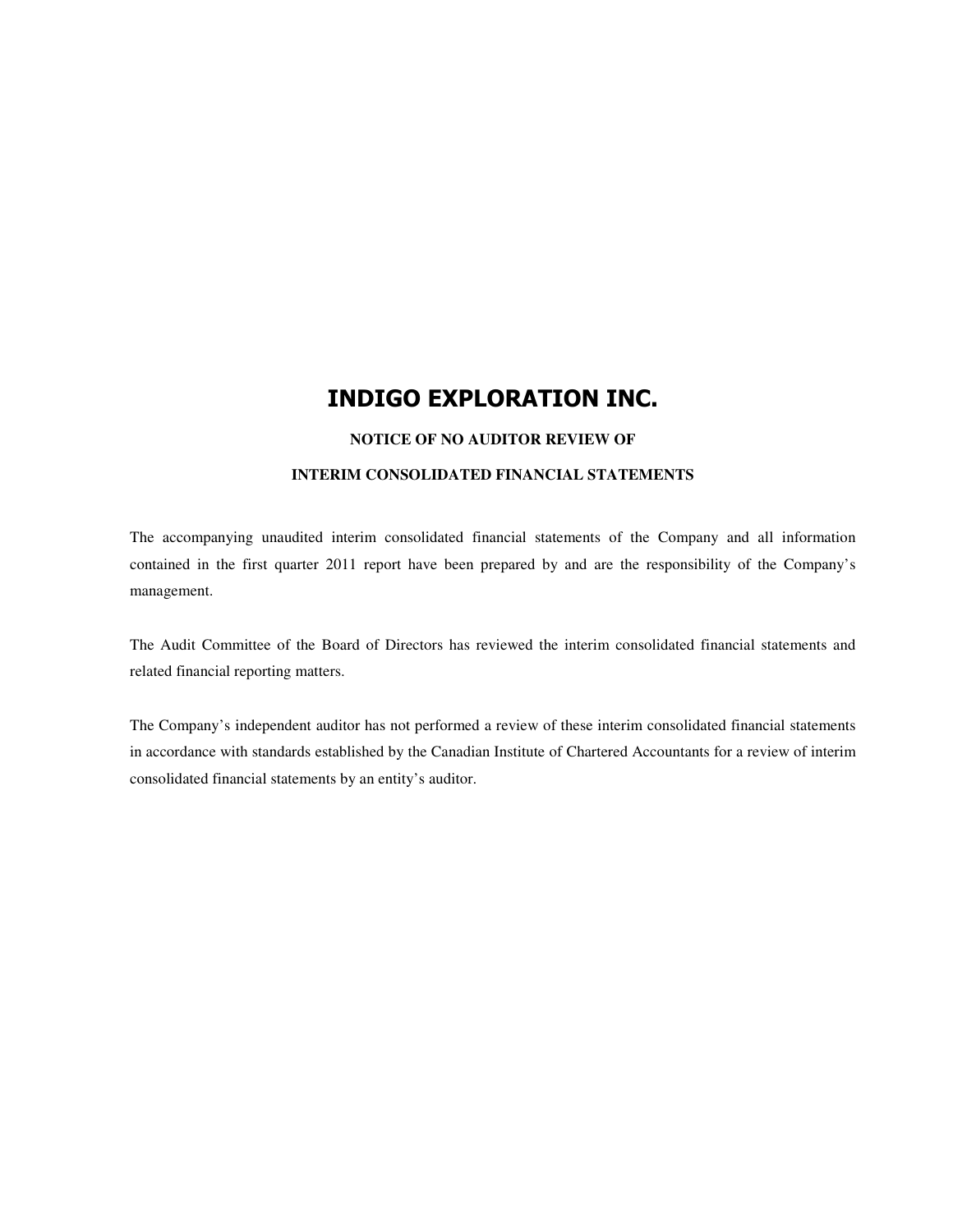## *(An Exploration Stage Company)*

### **CONSOLIDATED BALANCE SHEETS**

**(unaudited)** 

|                                                                                 | December 31, September 30,<br>2010 |                                       |               | 2010                               |
|---------------------------------------------------------------------------------|------------------------------------|---------------------------------------|---------------|------------------------------------|
| <b>ASSETS</b>                                                                   |                                    |                                       |               |                                    |
| Current<br>Cash and cash equivalents<br>HST/GST recoverable<br>Prepaid expenses | \$                                 | 780,535<br>18,101<br>8,890            | $\mathcal{S}$ | 796,173<br>37,494<br>4,799         |
| Equipment (Note 4)                                                              |                                    | 807,526<br>27,527                     |               | 838,466<br>12,315                  |
| Mineral properties (Note 5 and Schedule 1)<br>Other assets                      |                                    | 817,209<br>3,500                      |               | 739,060<br>3,500                   |
| <b>LIABILITIES</b>                                                              | \$                                 | 1,655,762                             | \$            | 1,593,341                          |
| Current<br>Accounts payable and accrued liabilities (Note 7)                    | $\mathcal{S}$                      | 81,044<br>81,044                      | \$            | 48,203<br>48,203                   |
| <b>SHAREHOLDERS' EQUITY</b>                                                     |                                    |                                       |               |                                    |
| Share capital (Note 6)<br>Contributed surplus<br>Deficit                        |                                    | 2,408,418<br>314,490<br>(1, 148, 190) |               | 2,177,980<br>338,214<br>(971, 056) |
|                                                                                 | \$                                 | 1,574,718<br>1,655,762                | \$            | 1,545,138<br>1,593,341             |
| Organization and nature of operations (Note 1)                                  |                                    |                                       |               |                                    |

Commitments (Notes 5 and 6)

Subsequent events (Notes 6 and 12)

## **Approved by the Board of Directors**

 *"R. Timothy Henneberry"* Director *"Paul S. Cowley"* Director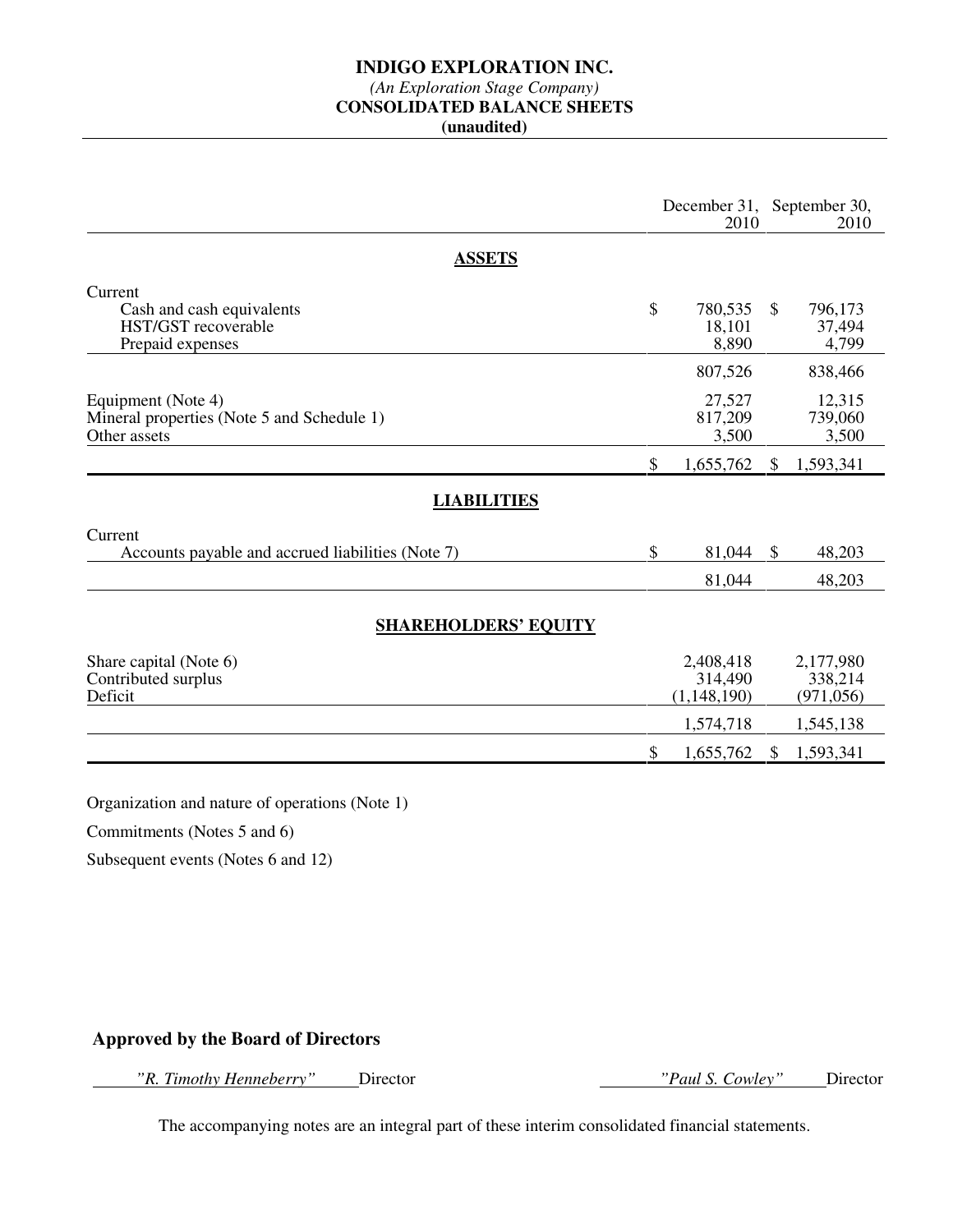#### *(An Exploration Stage Company)*

**CONSOLIDATED STATEMENTS OF OPERATIONS AND COMPREHENSIVE LOSS** 

**(unaudited)** 

|                                                |                  | Three months ended<br>December 31, |           |  |  |
|------------------------------------------------|------------------|------------------------------------|-----------|--|--|
|                                                | 2010             |                                    | 2009      |  |  |
| General and Administrative Expenses            |                  |                                    |           |  |  |
| Accounting and audit fees (Note 7)             | \$<br>12,976     | $\mathcal{S}$                      | 12,569    |  |  |
| Amortization                                   | 5,857            |                                    |           |  |  |
| Bank charges and interest                      | 687              |                                    | 88        |  |  |
| Consulting fees                                | 18,651           |                                    |           |  |  |
| Filing fees                                    | 1,821            |                                    | 290       |  |  |
| Foreign exchange loss                          | 2,036            |                                    |           |  |  |
| Investor relations                             | 51,743           |                                    |           |  |  |
| Management and administration fees (Note 7)    | 24,000           |                                    | 10,350    |  |  |
| Office and miscellaneous                       | 21,965           |                                    | 135       |  |  |
| Legal fees                                     | 11,283           |                                    |           |  |  |
| Stock-based compensation (Note 6)              | 5,972            |                                    |           |  |  |
| Travel and accommodation                       | 22,196           |                                    |           |  |  |
| Loss before other item                         | (179, 187)       |                                    | (23, 432) |  |  |
| Interest income                                | 2,053            |                                    | 3         |  |  |
| Net loss and comprehensive loss for the period | \$<br>(177, 134) | \$                                 | (23, 429) |  |  |
| Basic and diluted loss per share               | \$<br>(0.01)     | \$                                 | (0.00)    |  |  |
| Weighted average number of shares              | 19,409,801       |                                    | 5,823,817 |  |  |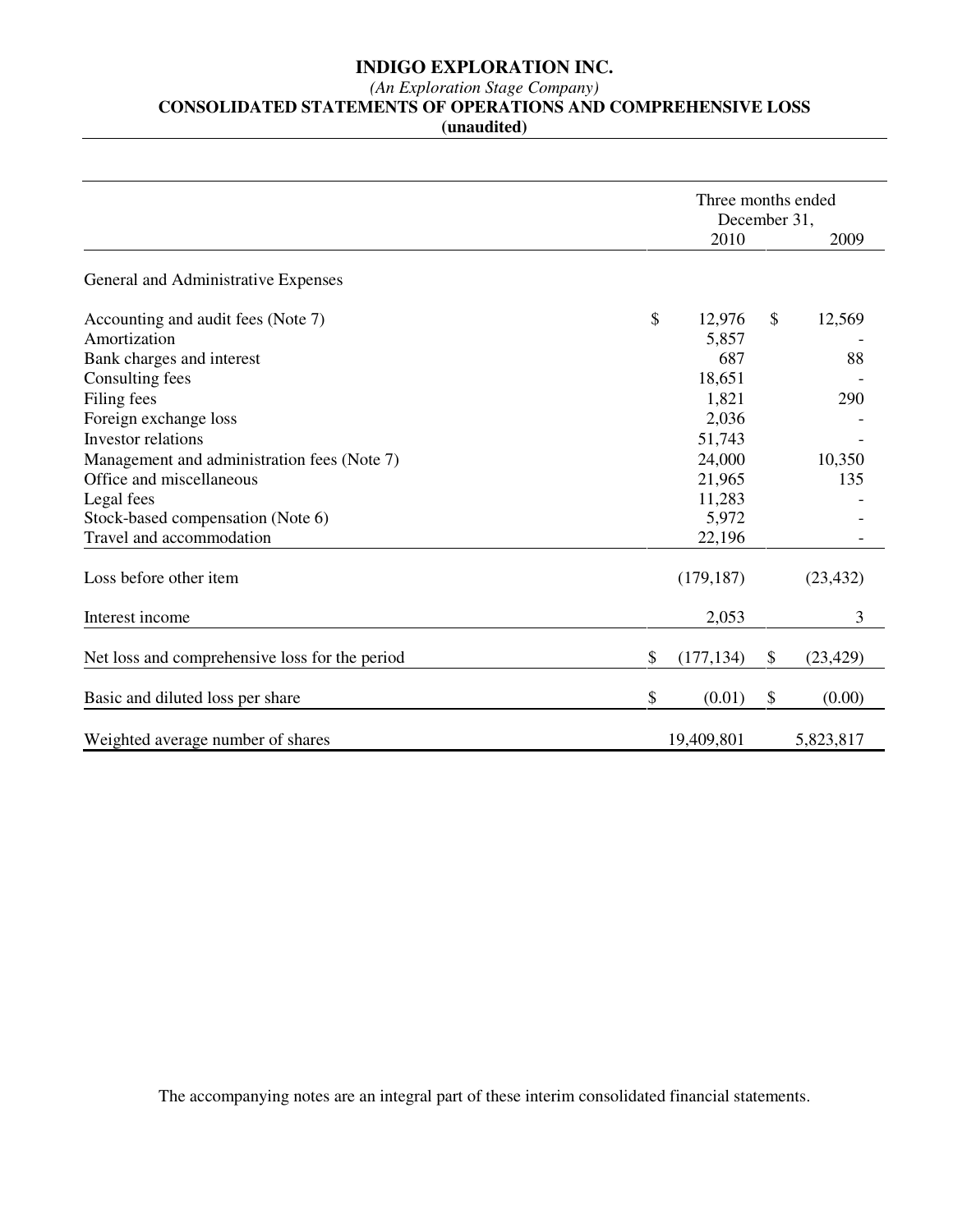### *(An Exploration Stage Company)*

## **CONSOLIDATED STATEMENTS OF CASH FLOWS**

**(unaudited)** 

|                                                     | Three months ended<br>December 31, |    |           |  |  |
|-----------------------------------------------------|------------------------------------|----|-----------|--|--|
|                                                     | 2010                               |    | 2009      |  |  |
| Cash provided by (used in)                          |                                    |    |           |  |  |
| <b>Operating Activities</b>                         |                                    |    |           |  |  |
| Net loss for the period                             | \$<br>(177, 134)                   | \$ | (23, 429) |  |  |
| Add items not involving cash:                       |                                    |    |           |  |  |
| Amortization                                        | 5,857                              |    |           |  |  |
| Stock-based compensation                            | 5,972                              |    |           |  |  |
|                                                     | (165,305)                          |    | (23, 429) |  |  |
| Changes in non-cash working capital items:          |                                    |    |           |  |  |
| HST/GST recoverable and other receivables           | 19,393                             |    | (5,602)   |  |  |
| Prepaid expenses                                    | (4,091)                            |    |           |  |  |
| Accounts payable and accrued liabilities            | 32,841                             |    | (29,061)  |  |  |
|                                                     | (117, 162)                         |    | (58,092)  |  |  |
| <b>Investing Activities</b>                         |                                    |    |           |  |  |
| Deferred exploration expenditures                   | (78, 149)                          |    | (223)     |  |  |
| Purchase of equipment                               | (21,069)                           |    |           |  |  |
|                                                     | (99, 218)                          |    | (223)     |  |  |
|                                                     |                                    |    |           |  |  |
| <b>Financing Activities</b>                         |                                    |    |           |  |  |
| Deferred financing costs                            |                                    |    | 59,013    |  |  |
| Issuance of shares - net of costs                   | 200,742                            |    | 409,101   |  |  |
|                                                     | 200,742                            |    | 468,114   |  |  |
| (Decrease) increase in cash during the period       | (15, 638)                          |    | 409,799   |  |  |
|                                                     |                                    |    |           |  |  |
| Cash and cash equivalents - Beginning of the period | 796,173                            |    | 36,214    |  |  |
| Cash and cash equivalents - End of the period       | \$<br>780,535                      | \$ | 446,013   |  |  |
| Cash paid for interest                              | \$                                 | \$ |           |  |  |
|                                                     |                                    |    |           |  |  |
| Cash paid for income taxes                          | \$                                 | \$ |           |  |  |
| Cash and cash equivalents are comprised of:         |                                    |    |           |  |  |
| Cash                                                | \$<br>80,535                       | \$ | 446,013   |  |  |
| Short-term investments                              | 700,000                            |    |           |  |  |
|                                                     |                                    |    |           |  |  |
|                                                     | \$<br>780,535                      | \$ | 446,013   |  |  |

Supplemental cash flow information (Note 9)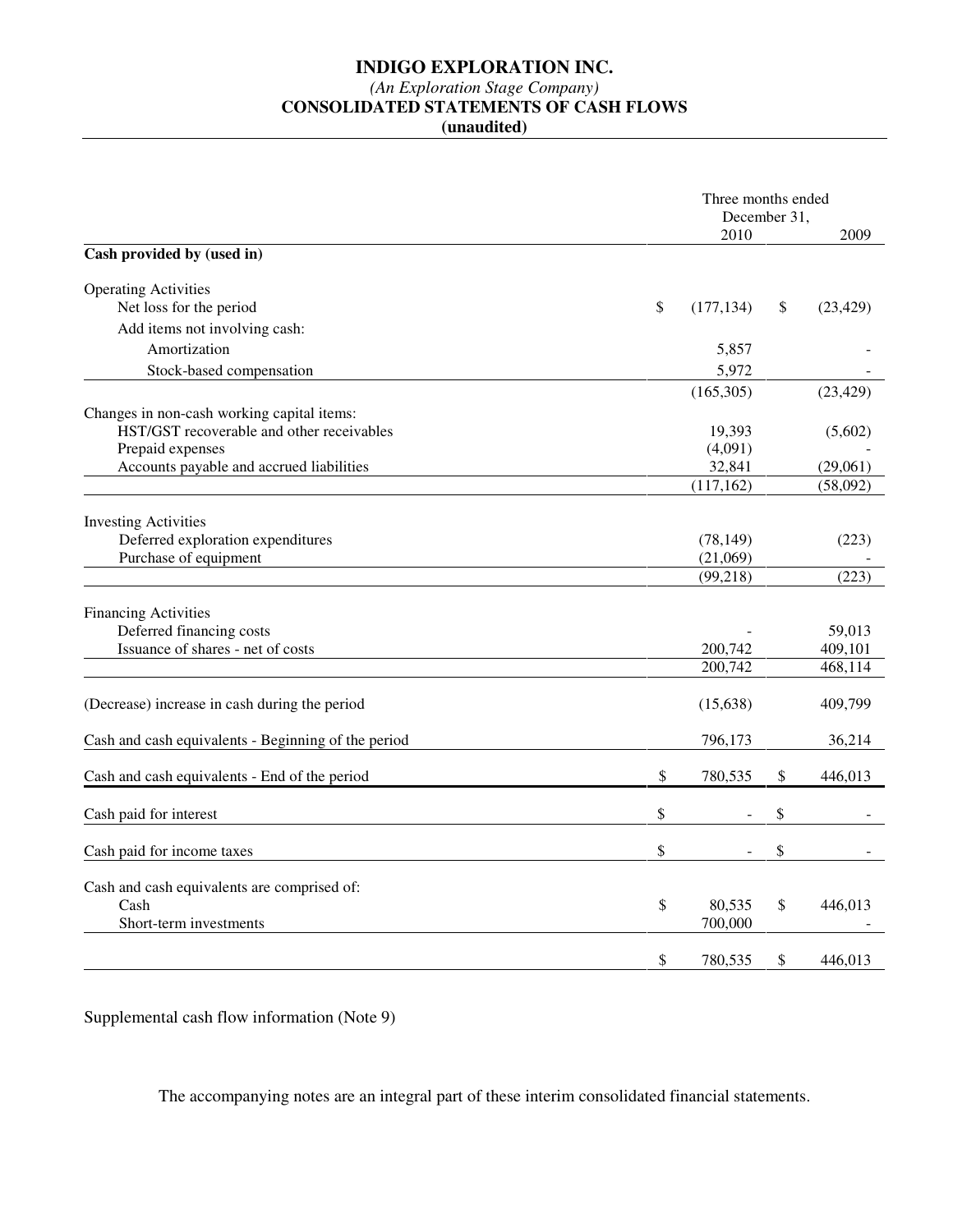### *(An Exploration Stage Company)*

# **CONSOLIDATED STATEMENT OF SHAREHOLDERS' EQUITY**

**For the three months ended December 31, 2010** 

**(unaudited)** 

|                                  | <b>Issued Share Capital</b> |              |                          |                  |                                  |
|----------------------------------|-----------------------------|--------------|--------------------------|------------------|----------------------------------|
|                                  | Number of<br><b>Shares</b>  | Amount       | Contributed<br>Surplus   | Deficit          | Total<br>Shareholders'<br>Equity |
| Balance – September 30, 2010     | 19,091,161 \$               | 2,177,980 \$ | 338.214<br><sup>\$</sup> | $(971,056)$ \$   | 1,545,138                        |
| Issued:                          |                             |              |                          |                  |                                  |
| Pursuant to exercise of warrants | 813,745                     | 200,742      |                          |                  | 200,742                          |
| Transfer on exercise of warrants |                             | 29,696       | (29,696)                 |                  |                                  |
| Stock-based compensation         |                             | ۰            | 5,972                    |                  | 5,972                            |
| Net loss for the period          |                             |              |                          | (177, 134)       | (177, 134)                       |
|                                  |                             |              |                          |                  |                                  |
| Balance – December 31, 2010      | 19.904.906 \$               | 2.408.418 \$ | 314.490 \$               | $(1,148,190)$ \$ | 1.574.718                        |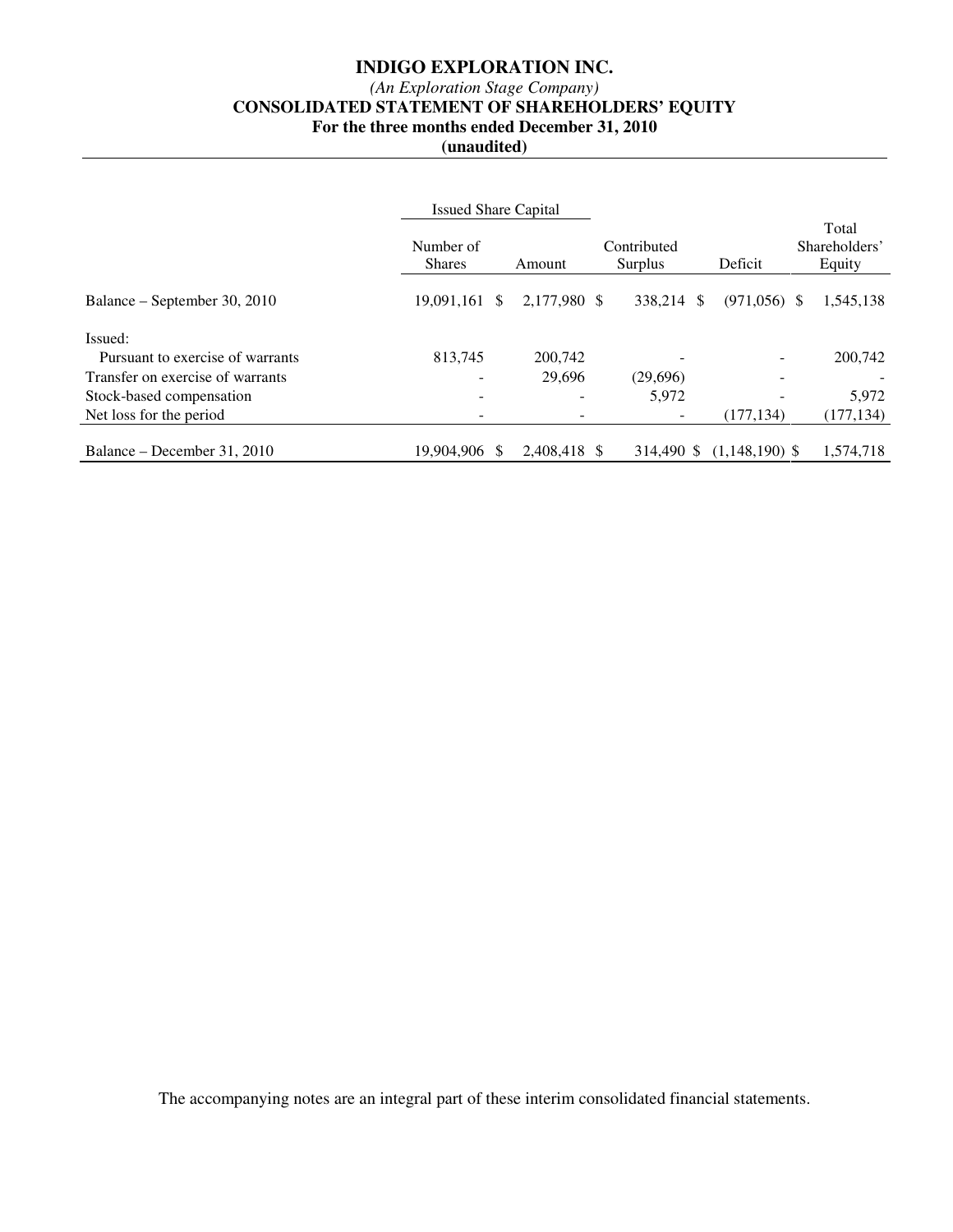### **1 ORGANIZATION AND NATURE OF OPERATIONS**

Indigo Exploration Inc. ("the Company") was incorporated on February 29, 2008 under the Business Corporations Act of British Columbia. The Company completed its Initial Public Offering on December 29, 2009. The Company commenced trading on the TSX Venture Exchange on December 31, 2009 and is currently listed under the symbol "IXI".

The Company's principal activities include the acquisition, exploration and development of mineral properties. The Company is currently conducting exploration and development activities in Burkina Faso, Africa. The recoverability of amounts shown as mineral properties is dependent upon the conversion of mineral resources to economically recoverable reserves, the Company's ability to obtain financing to develop the properties, and the ultimate realization of profits through future production or sale of the properties.

On June 30, 2010, the Company acquired all of the issued and outstanding common shares of Sanu Burkina Faso S.A.R.L., a private company located in Burkina Faso, Africa (Note 3). The consolidated financial statements include the results of operations of Sanu Burkina Faso S.A.R.L. from June 30, 2010.

These unaudited financial statements have been prepared in accordance with generally accepted accounting principles applicable to a going concern, which assumes that the Company will be able to meet its obligations and continue its operations for its next fiscal year. Realization values may be substantially different from carrying values as shown and these financial statements do not give effect to adjustments that would be necessary to the carrying values and classification of assets and liabilities should the Company be unable to continue as a going concern. At December 31, 2010, the Company had not yet achieved profitable operations, had an accumulated deficit of \$1,148,190 since inception and expects to incur further losses in the development of its business. The Company's ability to continue as a going concern is dependent upon the discovery of economically recoverable reserves, its ability to obtain the necessary financing to develop the properties and to meet its ongoing levels of corporate overhead and commitments, keep its property in good standing and discharge its liabilities as they come due. Although the Company has been successful in the past in obtaining financing, there is no assurance that it will be able to obtain adequate financing in the future or that such financing will be on terms advantageous to the Company.

### **2 SIGNIFICANT ACCOUNTING POLICIES**

These unaudited interim consolidated financial statements have been prepared by the Company in accordance with Canadian generally accepted accounting principles ("GAAP"), following accounting policies consistent with the Company's audited consolidated financial statements and notes thereto for the year ended September 30, 2010. These consolidated financial statements do not include all the disclosures required by GAAP for annual financial statements and should be read in conjunction with the most recent audited consolidated financial statements of the Company. Because a precise determination of many assets and liabilities is dependent upon future events, the preparation of financial statements for a period necessarily involves the use of estimates which have been made using careful judgement. Actual results may vary from these estimates.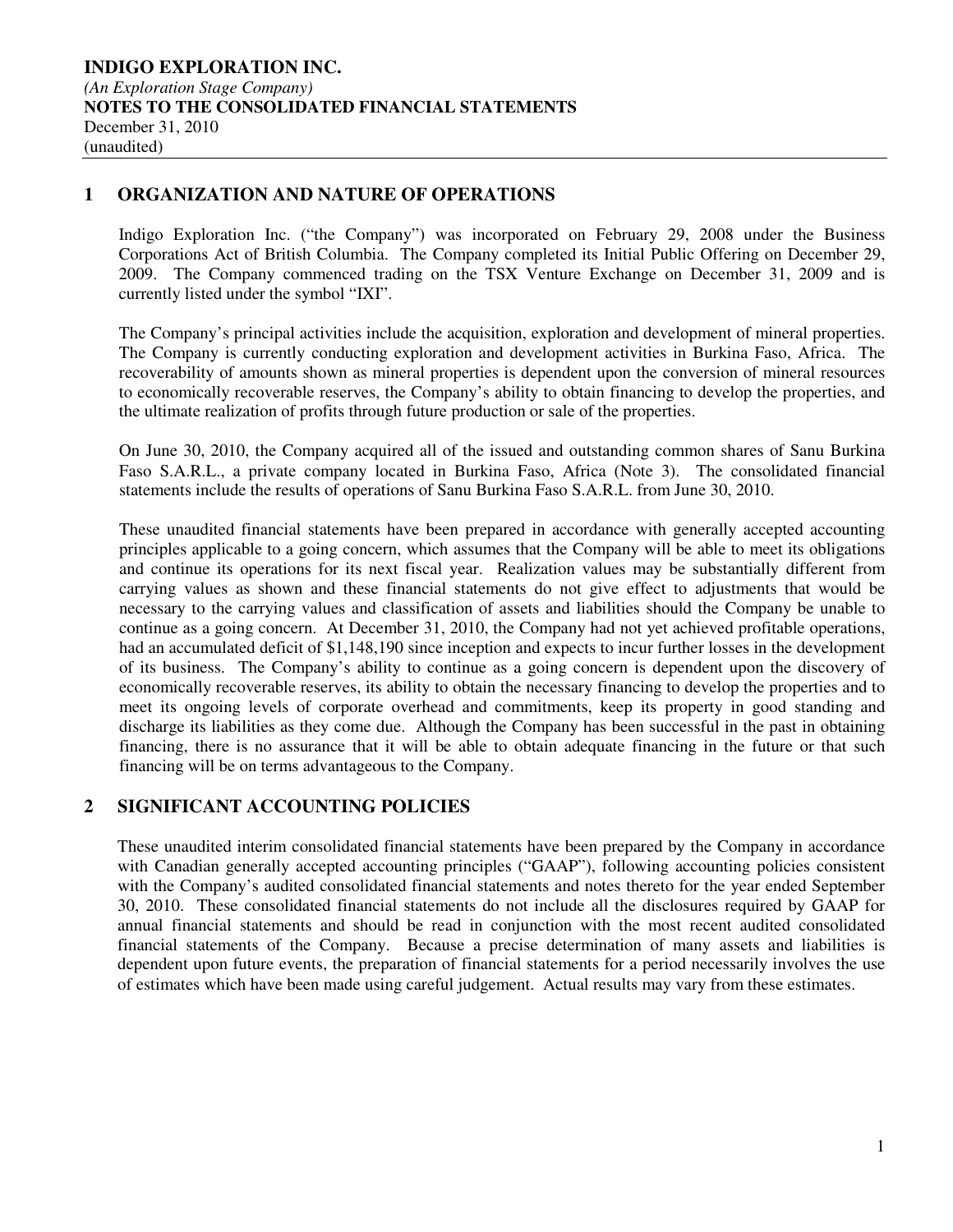### **2 SIGNIFICANT ACCOUNTING POLICIES – (cont'd)**

Future Accounting Changes

*International Financial Reporting Standards ("IFRS")* 

In 2006, the Canadian Accounting Standards Board ("AcSB") published a new strategic plan that will significantly affect financial reporting requirements for Canadian companies. The AcSB strategic plan outlines the convergence of Canadian GAAP with IFRS over an expected five year transitional period. In February 2008, the AcSB announced that 2011 is the changeover date for publicly-listed companies to use IFRS, replacing Canada's own GAAP. The date is for interim and annual financial statements relating to fiscal years beginning on or after January 1, 2011. The transition date of October 1, 2011 will require the restatement for comparative purposes of amounts reported by the Company for the year ended September 30, 2011. The Company has begun an internal diagnostic review to understand, identify and assess the overall effort required to produce financial information under IFRS, however, at this time, the financial reporting impact of the transition to IFRS cannot be reasonably estimated.

### **3 ACQUISITION OF SANU BURKINA FASO S.A.R.L.**

By an agreement dated May 27, 2010, effectively closed on June 30, 2010, the Company acquired (the "Acquisition") 100% of the issued and outstanding shares of Sanu Burkina Faso S.A.R.L. ("Sanu Burkina"), a company organized under the laws of Burkina Faso, Africa, in consideration for cash payments of \$65,000 and the issuance of 3,000,000 common shares of the Company valued at \$450,000.

The transaction has been accounted for using the purchase method of accounting as an acquisition of assets by the Company. The allocation of the purchase price is based on the assets acquired and liabilities assumed measured at the carrying values, which approximated their fair values, at the date of the Acquisition. The allocation of the purchase price to the assets and acquired and liabilities assumed is as follows:

| Cash                                                  | \$<br>20,921  |
|-------------------------------------------------------|---------------|
| Other assets                                          | 3,128         |
| Equipment                                             | 15,981        |
| Mineral properties                                    | 661,188       |
| Accounts payable and accrued liabilities              | (21,218)      |
| Future income tax liability                           | (165,000)     |
| Fair value of assets acquired and liabilities assumed | \$<br>515,000 |
| Consideration paid:                                   |               |
| Cash                                                  | \$<br>65,000  |
| Value of shares issued                                | 450,000       |
| Total consideration paid                              | \$<br>515,000 |

Transactions undertaken by Sanu Burkina are included in the consolidated financial statements from June 30, 2010.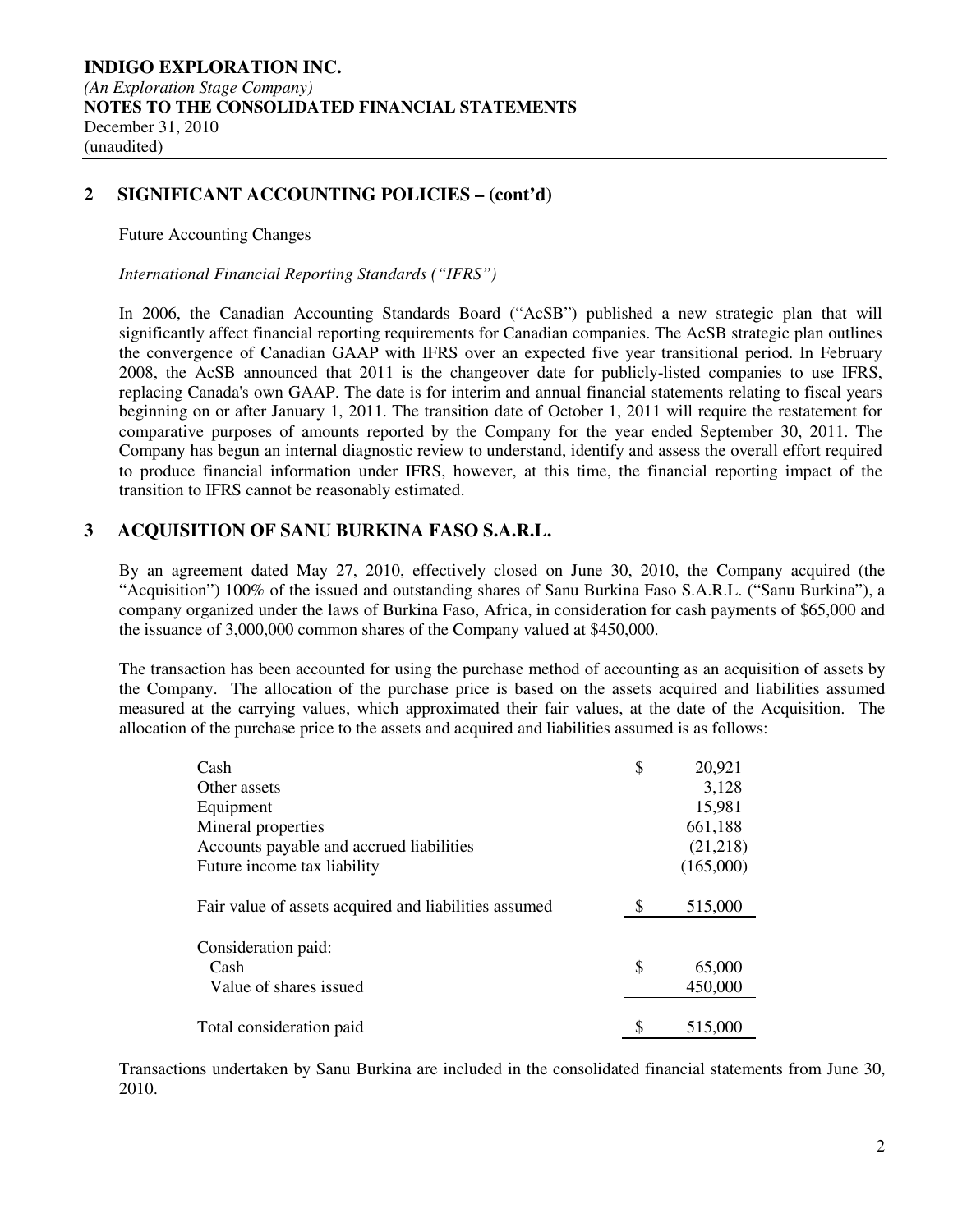#### **INDIGO EXPLORATION INC.**  *(An Exploration Stage Company)*  **NOTES TO THE CONSOLIDATED FINANCIAL STATEMENTS**  December 31, 2010 (unaudited)

### **4 EQUIPMENT**

|                                                                                |    | December 31, 2010                  |    |                                                   |    |                           |
|--------------------------------------------------------------------------------|----|------------------------------------|----|---------------------------------------------------|----|---------------------------|
|                                                                                |    | Cost                               |    | Accumulated<br>Amortization                       |    | Net Book<br>Value         |
| Computer Equipment<br>Computer Software<br>Furniture and Equipment<br>Vehicles | \$ | 1,909<br>19,160<br>1,492<br>14,488 | \$ | 143<br>4,790<br>1,492<br>3,097                    | \$ | 1,766<br>14,370<br>11,391 |
|                                                                                | \$ | 37,049                             | \$ | 9,522                                             | \$ | 27,527                    |
|                                                                                |    | Cost                               |    | September 30, 2010<br>Accumulated<br>Amortization |    | Net Book<br>Value         |
| Furniture and Equipment<br>Vehicles                                            | \$ | 1,492<br>14,488                    | \$ | 1,492<br>2,173                                    | \$ | 12,315                    |
|                                                                                | \$ | 15,980                             | \$ | 3,665                                             | \$ | 12,315                    |

#### **5 MINERAL PROPERTIES (Schedule 1)**

Title to mineral properties involves certain inherent risks due to the difficulties of determining the validity of certain claims as well as the potential for problems arising from the frequently ambiguous conveyancing history characteristic of many mineral properties. The Company has investigated title to its mineral properties and, to the best of its knowledge, title to its properties are in good standing.

Pursuant to the Mining Code of Burkina Faso, an exploration permit holder is required to incur 270,000 West African CFA Francs (\$548) of exploration expenditures per square kilometre per year in order to maintain its permits in good standing. If such expenditures are not incurred, the Government of Burkina Faso may, at its discretion, cancel the permits after giving the permit holder sixty days notice to remedy any deficiency. At December 31, 2010, the Company has not incurred sufficient exploration expenditures on its Burkina Faso permits to comply with the Mining Code of Burkina Faso. However, the Government of Burkina Faso has renewed the permits and has not issued the Company any notice of non-compliance. As such, the Company believes its Burkina Faso permits are in good standing.

#### *Kodyel Exploration Permit and Other Permits*

Pursuant to the Acquisition (Note 3), the Company acquired gold mineral properties located in Burkina Faso, Africa. The permits acquired were the Kodyel Exploration Permit, the Tordo Exploration Permit, the Lati Exploration Permit and the Loto Exploration Permit. The Company has no significant commitments with respect to these permits.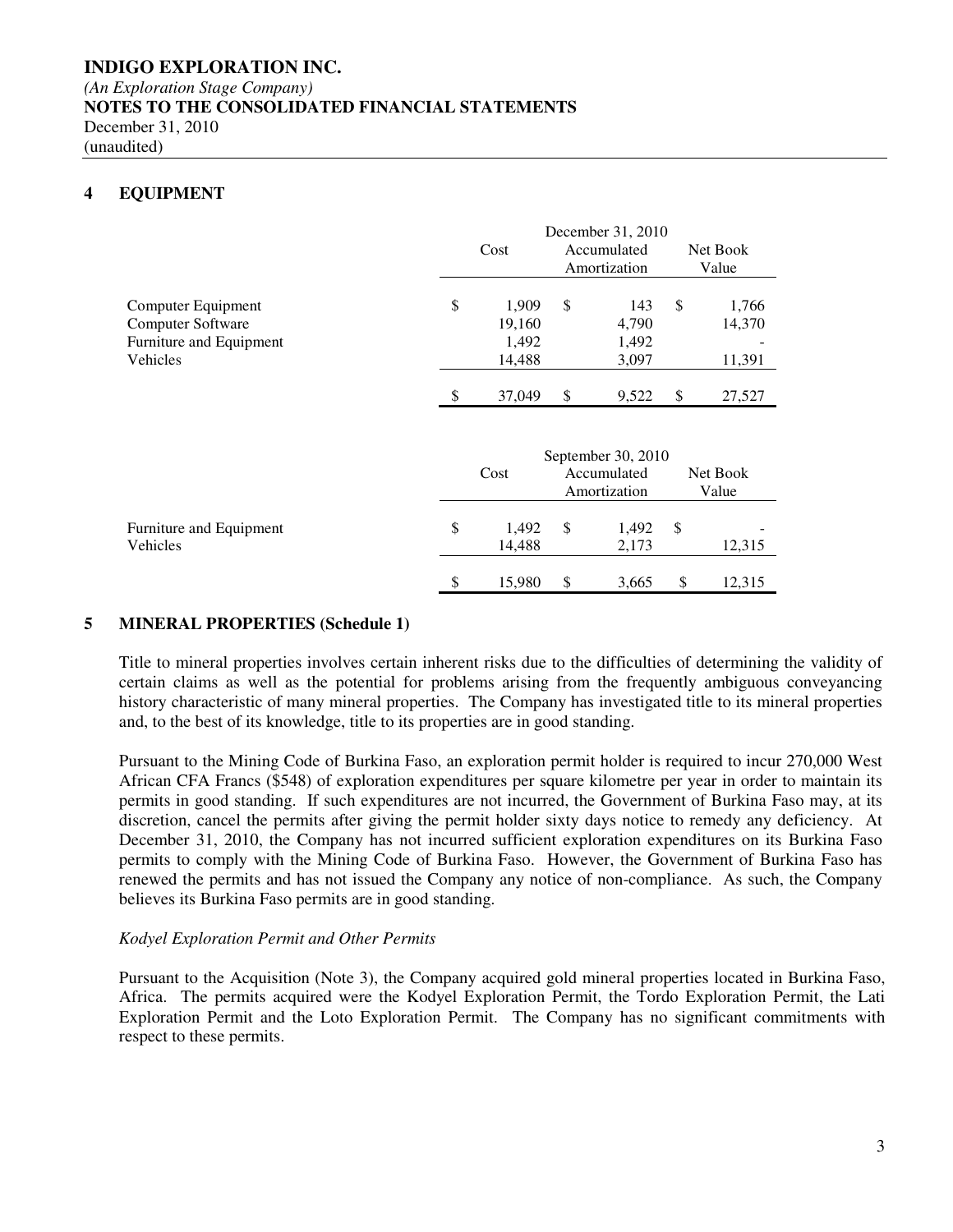### **5 MINERAL PROPERTIES (Schedule 1) – (cont'd)**

#### *Moule Gold Permit, Burkina Faso*

On May 5, 2010, the Company entered into an option agreement to acquire a 100% interest, subject to a 1.5% net smelter return ("NSR") royalty, in the Moule Gold Permit, in western Burkina Faso, in consideration for cash payments totalling US\$410,000 over a three year period as follows:

- A. US\$50,000 on May 5, 2010 (paid);
- B. US\$60,000 on or before May 5, 2011;
- C. US\$100,000 on or before May 5, 2012;
- D. US\$200,000 on or before May 5, 2013.

The Company has the right to purchase the entire 1.5% NSR royalty for US\$1,800,000.

### **6 SHARE CAPITAL**

a) Authorized:

Unlimited common shares without par value.

b) Commitments:

#### **Stock option plan**

The Company has a stock option plan (the "Plan") whereby the maximum number of shares reserved for issue under the plan shall not exceed 10% of the outstanding common shares of the Company, as at the date of the grant. The maximum number of common shares reserved for issue to any one person under the Plan cannot exceed 5% of the issued and outstanding number of common shares at the date of the grant and the maximum number of common shares reserved for issue to a consultant or a person engaged in investor relations activities cannot exceed 2% of the issued and outstanding number of common shares at the date of the grant. The exercise price of each option granted under the plan may not be less than the Discounted Market Price (as that term is defined in the policies of the TSXV.

Options may be granted for a maximum term of ten (10) years from the date of the grant, are nontransferable and expire within 90 days of termination of employment or holding office as director or officer of the Company and, in the case of death, expire within one year thereafter. Upon death, the options may be exercised by legal representation or designated beneficiaries of the holder of the option.

During the three months ended December 31, 2010, there were no changes to the number of share purchase options outstanding.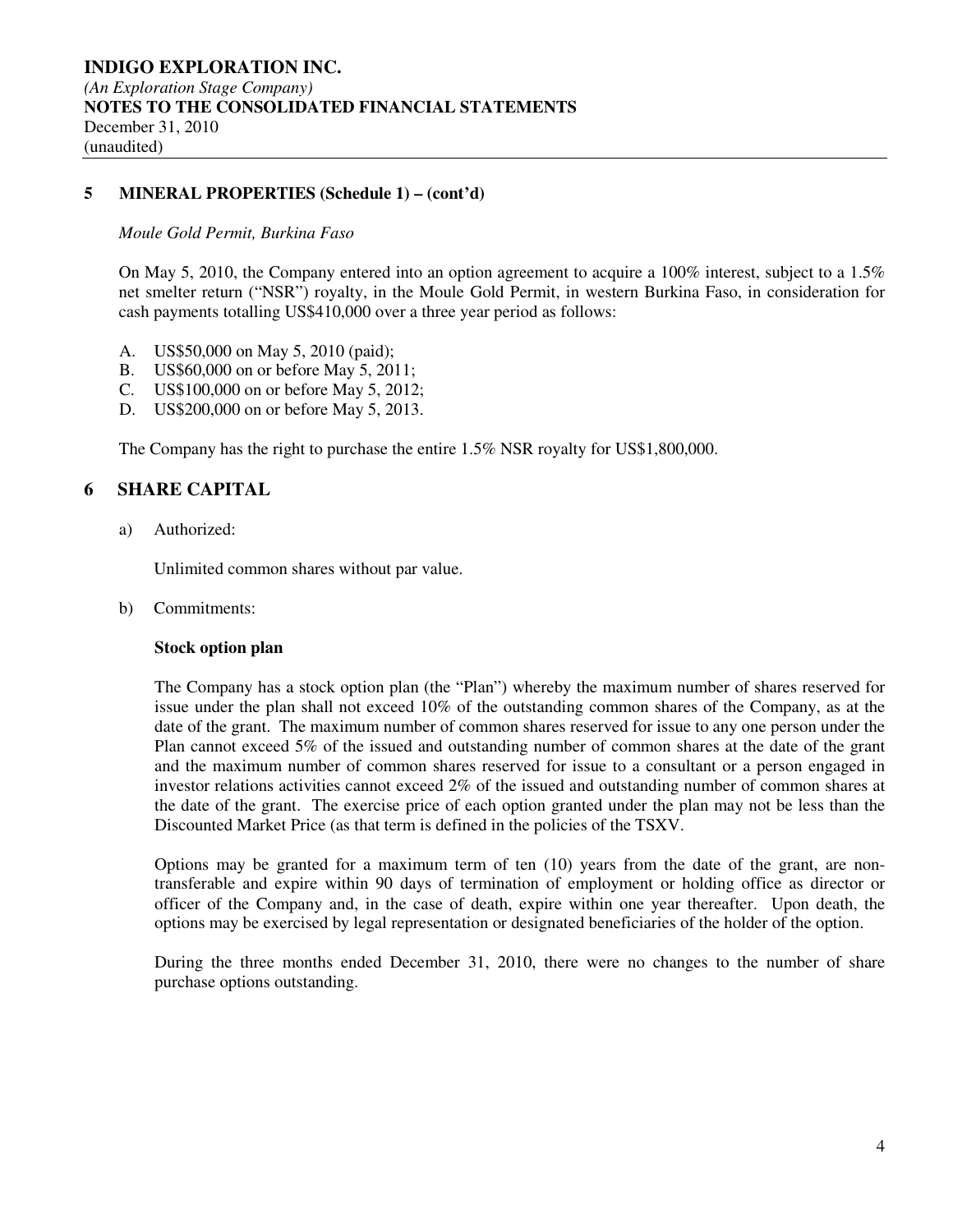### **6 SHARE CAPITAL – (cont'd)**

|                                        | Number of<br>Options | Weighted<br>Average<br><b>Exercise Price</b> | Weighted<br>Average<br>Life<br>(Years) |
|----------------------------------------|----------------------|----------------------------------------------|----------------------------------------|
| Balance outstanding, December 31, 2010 | 1,725,000            | \$0.18                                       | 4.33                                   |
| Exercisable, December 31, 2010         | 1,650,000            | \$0.18                                       | 4.31                                   |

At December 31, 2010, the following share purchase options were outstanding entitling the holder thereof the right to purchase one common share of the Company for each option held:

| Number            | Exercise<br>Price | <b>Expiry Date</b> |
|-------------------|-------------------|--------------------|
| 550,000           | \$0.15            | September 10, 2014 |
| $^{(1)}1,075,000$ | \$0.20            | August 9, 2015     |
| 100,000           | \$0.20            | September 28, 2015 |

(1) Subsequent to December 31, 2010, 100,000 of these share purchase options were exercised for gross proceeds of \$20,000.

During the three months ended December 31, 2010, the Company recorded stock-based compensation expense of \$5,972 (three months ended December 31, 2009 - \$nil) based on the vesting of stock options during the period.

#### **Warrants**

Changes in share purchase warrants during the three months ended December 31, 2010 are as follows:

|                                          | Number of              | Weighted<br>Average   | Weighted<br>Average<br>Life |
|------------------------------------------|------------------------|-----------------------|-----------------------------|
|                                          | Warrants               | <b>Exercise Price</b> | (Years)                     |
| Balance, September 30, 2010<br>Exercised | 6,470,345<br>(813,745) | \$0.29<br>\$0.25      | 0.69                        |
| Balance, December 31, 2010               | 5,656,600              | \$0.30                | 0.48                        |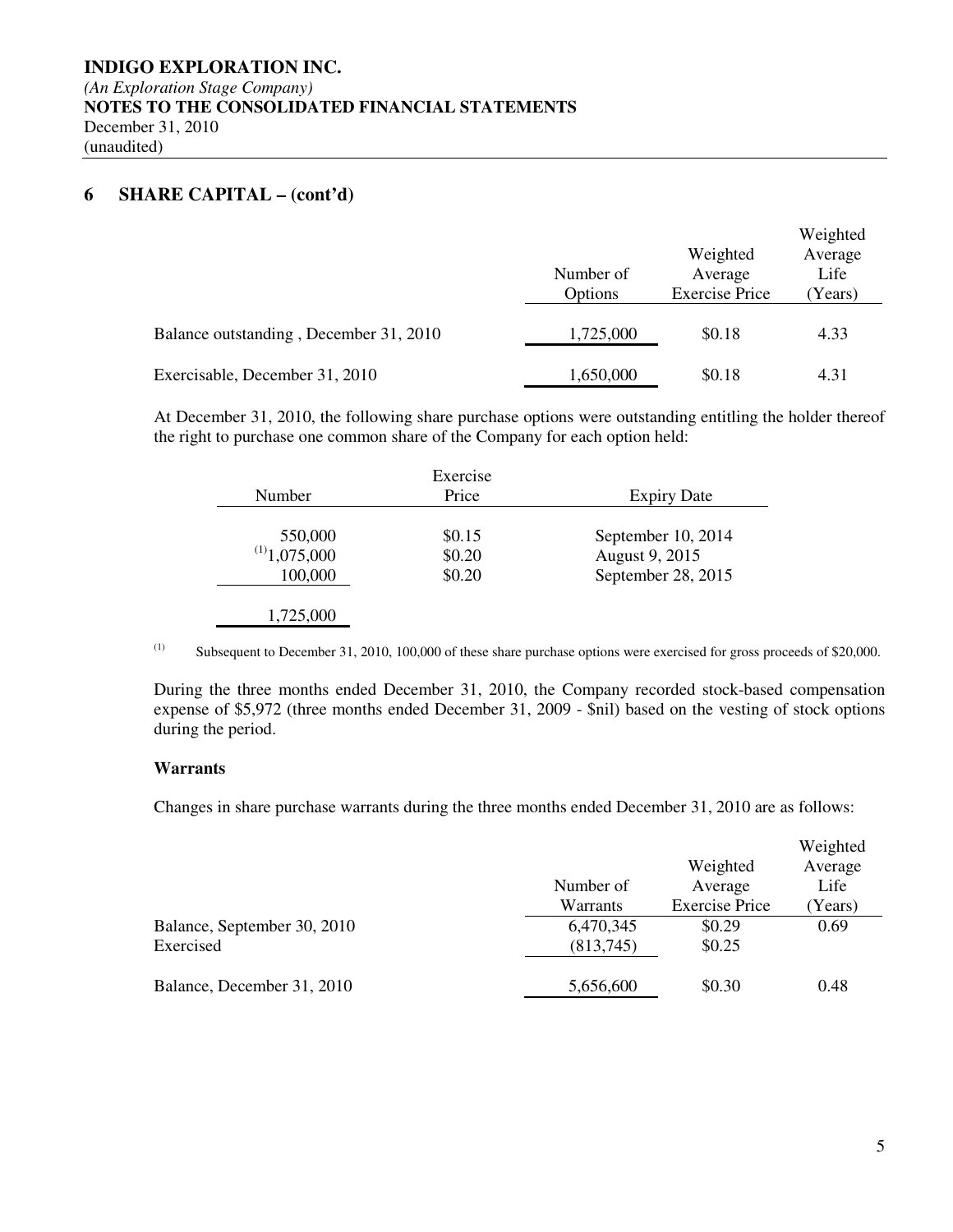### **6 SHARE CAPITAL – (cont'd)**

At December 31, 2010, the following share purchase warrants were outstanding entitling the holder thereof the right to purchase one common share of the Company for each warrant held:

| Number            | Exercise<br>Price | <b>Expiry Date</b>     |
|-------------------|-------------------|------------------------|
| $^{(1)}$ 120,000  | \$0.35            | <b>January 6, 2011</b> |
| $^{(2)}4,935,000$ | \$0.30            | June 25, 2011          |
| $^{(3)}$ 331,600  | \$0.30            | June 30, 2011          |
| $^{(4)}$ 270,000  | \$0.30            | July 28, 2011          |

#### 5,656,600

(1) Subsequent to December 31, 2010, 120,000 of these share purchase warrants were exercised for gross proceeds of \$42,000.

<sup>(2)</sup> Subsequent to December 31, 2010, 555,000 of these share purchase warrants were exercised for gross proceeds of \$166,500.

(3) Subsequent to December 31, 2010, 8,520 of these share purchase warrants were exercised for gross proceeds of \$2,556.<br>(4) Subsequent to December 21, 2010, 2,000 of these share numbers warrants were exercised for gross

Subsequent to December 31, 2010, 2,000 of these share purchase warrants were exercised for gross proceeds of \$600.

#### c) Escrow shares

Pursuant to the IPO, on December 29, 2009, 2,259,043 common shares of the Company were placed into escrow. These escrow shares will be released as to ten percent (10%) on December 30, 2009 (released) and an additional fifteen percent (15%) at six month intervals thereafter over a 36 month period with the final tranche being released on December 30, 2012. As at December 31, 2010, 1,355,426 (September 30, 2010 – 1,694,282) common shares remained in escrow.

#### **7 RELATED PARTY TRANSACTIONS**

During the three months ended December 31, 2010 and 2009, the Company incurred the following expenditures charged by directors and officers of the Company and by companies controlled by directors and officers of the Company:

|                                                       | 2010            | 2009           |
|-------------------------------------------------------|-----------------|----------------|
| Accounting fees<br>Management and administration fees | 7.979<br>22,600 | 7,070<br>8,950 |
|                                                       | 30,579          | 16,020         |

These expenditures were measured at the exchange amount which is the amount agreed upon by the transacting parties.

As at December 31, 2010, accounts payable and accrued liabilities includes an amount of \$15,432 (September 30, 2010 - \$8,569) due companies controlled by directors and officers of the Company.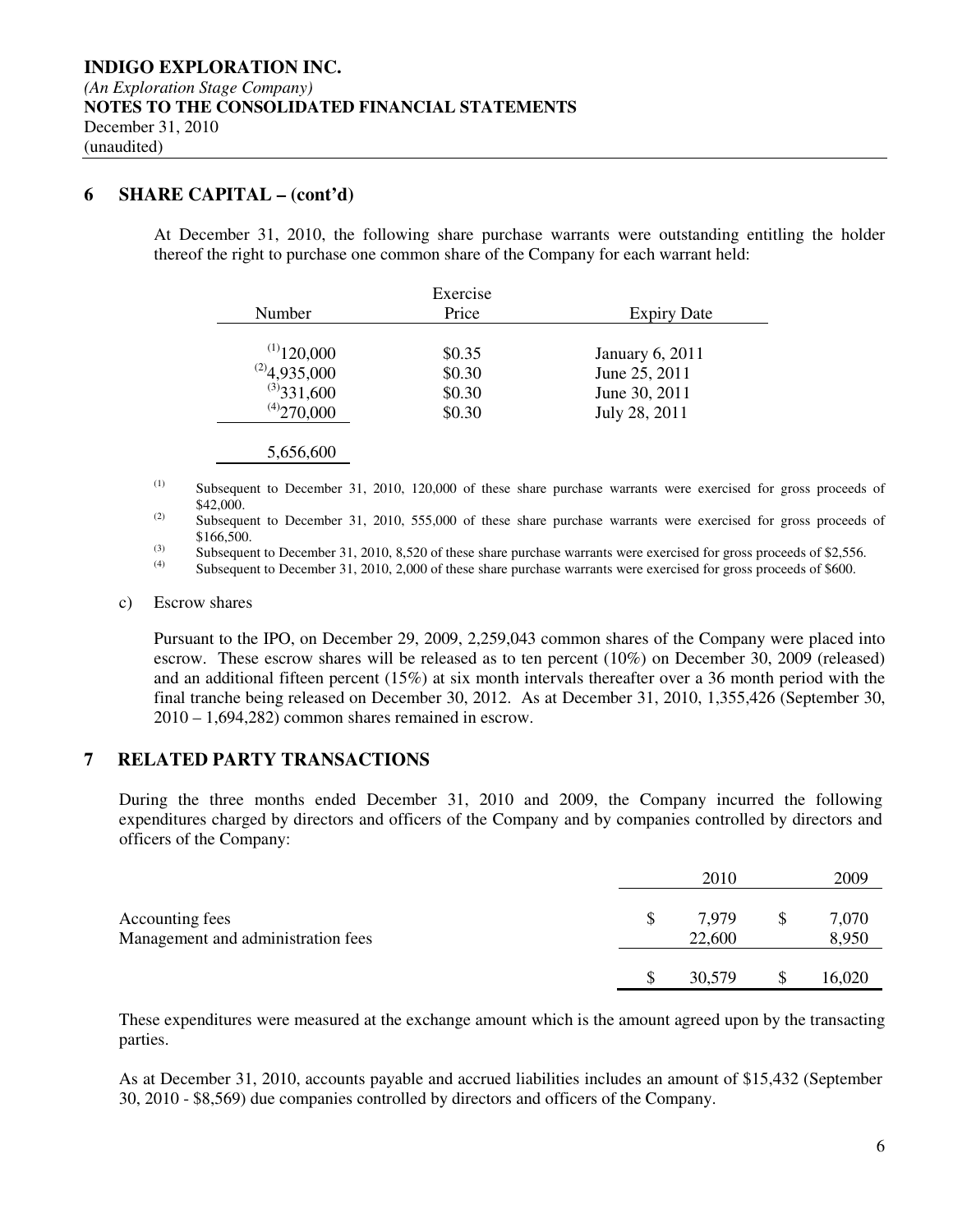### **8 FINANCIAL INSTRUMENTS**

#### Fair Value of Financial Instruments

The Company's financial instruments consist of cash and cash equivalents and accounts payable and accrued liabilities. The Company designated its cash and cash equivalents as held-for-trading which are measured at fair value. Accounts payable and accrued liabilities are designated as other financial liabilities, which are measured at amortized cost.

The Company classifies the fair value of these transactions according to the following fair value hierarchy based on the amount of observable inputs used to value the instrument.

- Level 1 Values based on unadjusted quoted prices available in active markets for identical assets or liabilities as of the reporting date.
- Level 2 Level 2 valuation is based on inputs, including quoted forward prices for commodities, time value and volatility factors, which can be substantially observed or corroborated in the marketplace. Prices in Level 2 are either directly or indirectly observable as of the reporting date.
- Level 3 Values based on prices or valuation techniques that are not based on observable market data.

The value of cash and cash equivalents has been assessed based on the fair value hierarchy described above and are classified as Level 1. Assessment of the significance of a particular input to the fair value measurement requires judgment and may affect the placement within the fair value hierarchy.

Discussions of risks associated with financial assets and liabilities are detailed below:

#### Foreign Exchange Risk

A portion of the Company's financial assets and liabilities is denominated in West African CFA francs ("CFA") giving rise to risks from changes in the foreign exchange rate. The Company is exposed to currency exchange rate risk to the extent of its activities in the Burkina Faso. The Company's currency risk is presently limited to approximately \$35,752 of net balance sheet exposure denominated in CFAs. Based on this exposure as at December 31, 2010, a 5% change in the exchange rate would give rise to a change in net loss and comprehensive loss of approximately \$1,788. The Company does not use derivative financial instruments to reduce its foreign exchange exposure.

The currencies of the Company's financial instruments were as follows:

|                                                                       | December 31, 2010   |                 |
|-----------------------------------------------------------------------|---------------------|-----------------|
|                                                                       | Canadian dollar     | CFA             |
| Cash and cash equivalents<br>Accounts payable and accrued liabilities | 744.515<br>(80,776) | 36,020<br>(268) |
| Net balance sheet exposure                                            | 663.739             | 35.752          |

Future changes in exchange rates could have a material effect on the Company's business, financial condition and results of operations.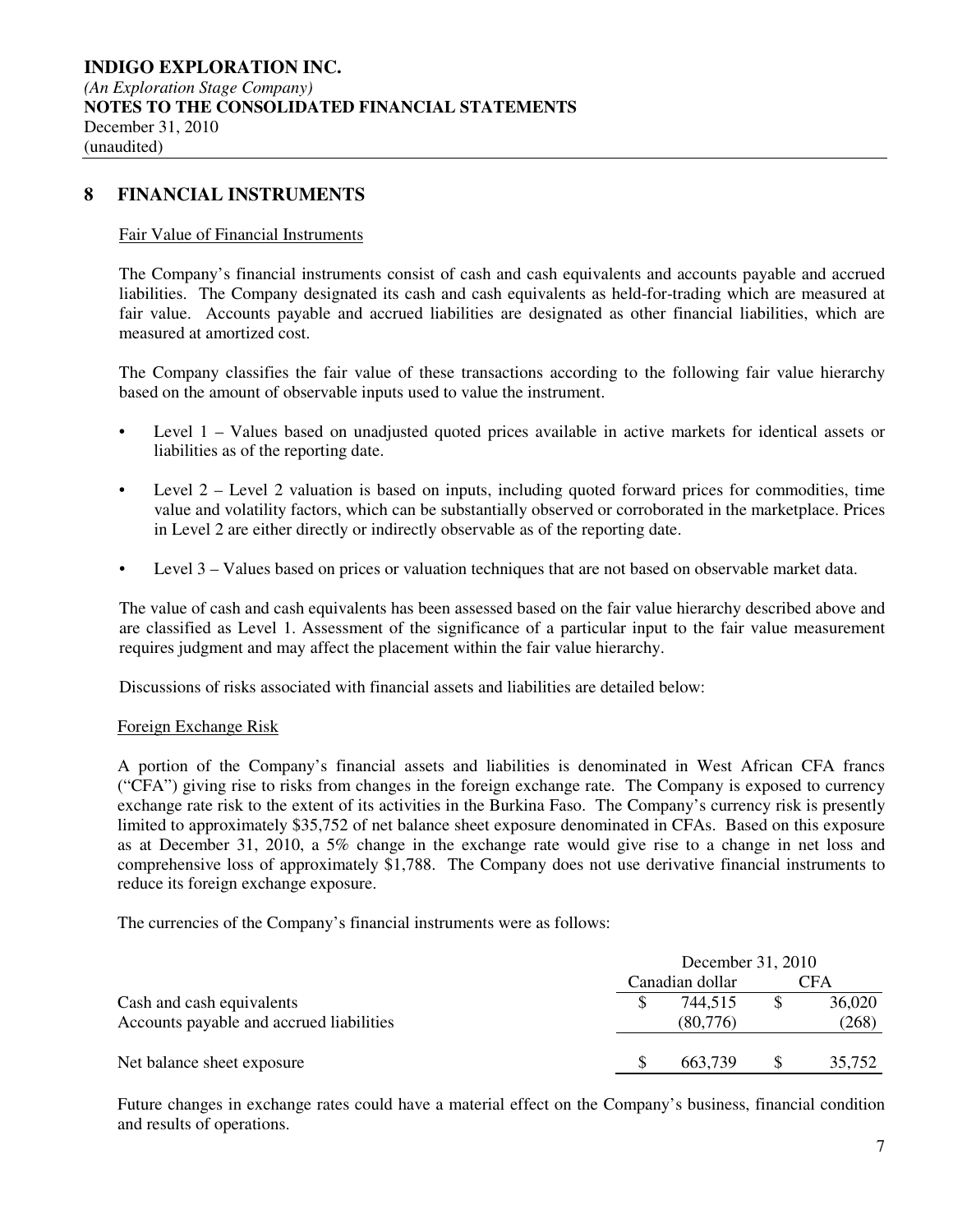### **8 FINANCIAL INSTRUMENTS – (cont'd)**

#### Credit Risk

Credit risk arises from cash held with banks and financial institutions. The maximum exposure to credit risk is equal to the carrying value of the financial assets. The majority of the Company's cash is held through a major Canadian charted bank and accordingly, the Company's exposure to credit risk is considered to be limited.

#### Interest Rate Risk

Interest rate risk is the risk that the fair value of future cash flows of a financial instrument will fluctuate because of changes in market interest rates. Although interest income on the Company's cash and cash equivalents is subject to a variable interest rate, the risk exposure is not significant due to the small amount of interest income these balances.

#### Liquidity Risk

The Company manages liquidity risk by maintaining sufficient cash to enable settlement of transactions as they come due. Management monitors the Company's contractual obligations and other expenses to ensure adequate liquidity is maintained. Accounts payable and accrued liabilities are all current.

### **9 SUPPLEMENTAL CASH FLOW INFORMATION**

Investing and financing activities that do not have a direct impact on current cash flows are excluded from the cash flow statements. The following transactions were excluded from the statements of cash flows:

During the three months ended December 31, 2010:

a) The transfer of \$29,696, the value of warrants exercised during the period, from contributed surplus to share capital.

During the three months ended December 31, 2009:

a) 400,000 agents' warrants issued by the Company (ascribed value of \$23,027) pursuant to the Initial Public Offering.

### **10 SEGMENTED INFORMATION**

The Company's operations are limited to a single industry segment, being mineral exploration and development. Geographic segment information of the Company's assets is as follows:

|              |   | December 31, |              | September 30, |  |  |
|--------------|---|--------------|--------------|---------------|--|--|
|              |   | 2010         |              | 2010          |  |  |
| Canada       | S | 838,297      |              | 874,028       |  |  |
| Burkina Faso |   | 817,465      |              | 719,313       |  |  |
|              |   |              |              |               |  |  |
| Total assets |   | 1,655,762    | <sup>S</sup> | 1,593,341     |  |  |
|              |   |              |              |               |  |  |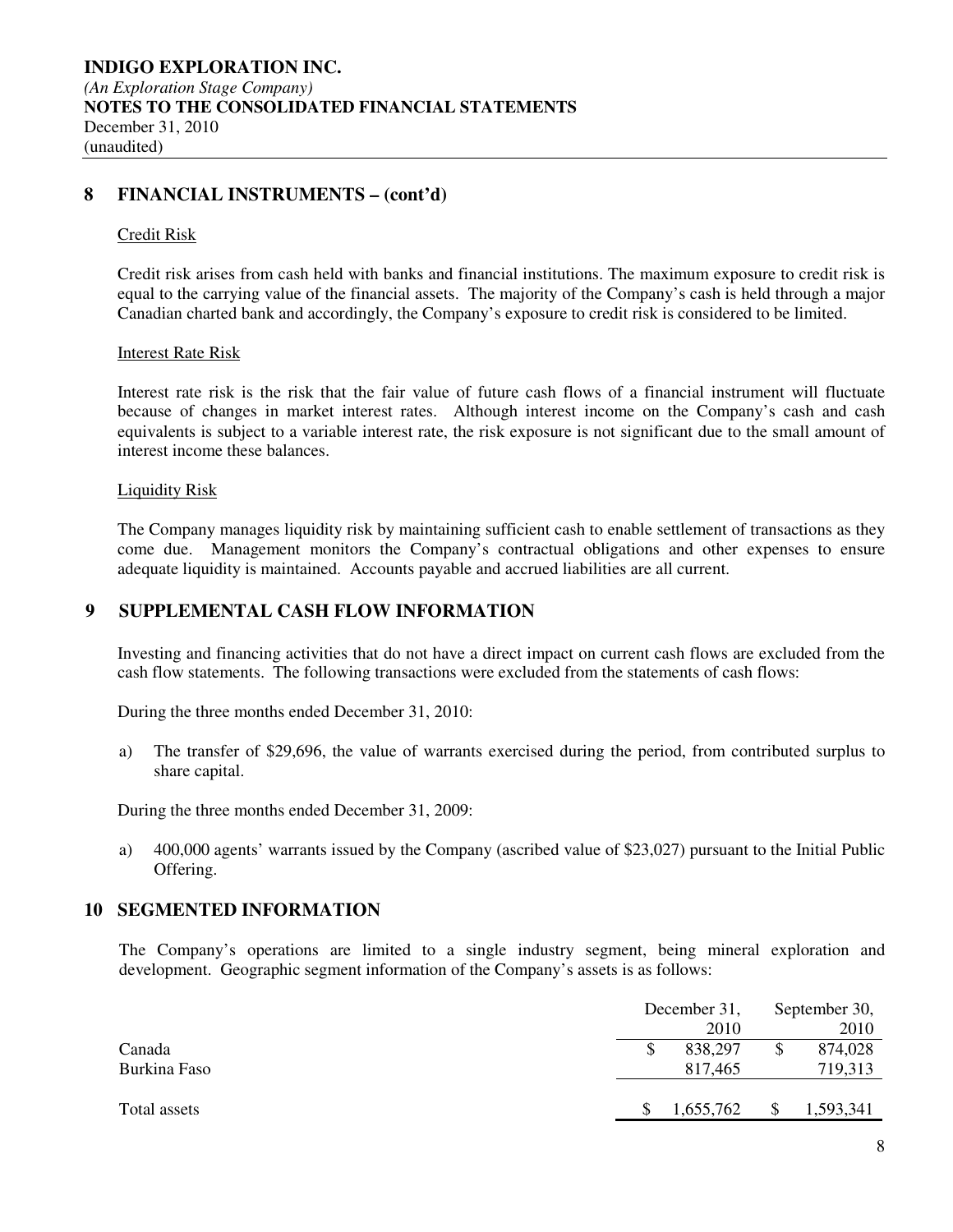### **10 SEGMENTED INFORMATION – (cont'd)**

Geographic segmentation of the Company's net loss is as follows:

|              | For the three months ended<br>December 31, |         |    |        |  |  |  |
|--------------|--------------------------------------------|---------|----|--------|--|--|--|
|              | 2010                                       |         |    |        |  |  |  |
| Canada       | S                                          | 159,183 | \$ | 23,429 |  |  |  |
| Burkina Faso |                                            | 17,951  |    |        |  |  |  |
| Net loss     |                                            | 177,134 |    | 23,429 |  |  |  |

### **11 COMPARATIVE FIGURES**

Certain comparative figures have been reclassified to conform to the current period's presentation.

### **12 SUBSEQUENT EVENTS**

#### *Private Placement of Units*

On January 24, 2011, the Company closed a non-brokered private placement of 7,663,666 units ("Unit") at \$0.30 per Unit for gross proceeds of \$2,299,100. Each Unit is comprised of one common share and one-half of one share purchase warrant. Each whole warrant entitles the holder thereof the right to purchase an additional common share of the Company at \$0.50 per share up to July 24, 2012.

The Company paid finders' fees in connection with the private placement. Finders' fees included \$42,888 of cash, 232,057 Units with the same terms as the private placement Units and 375,015 finders' warrants. Each finder's warrant entitles the holder thereof the right to purchase an additional common share of the Company at \$0.35 per share up to July 24, 2012.

#### *Exercise of Share Purchase Warrants*

Subsequent to December 31, 2010, certain share purchase warrants were exercised as described in Note 6.